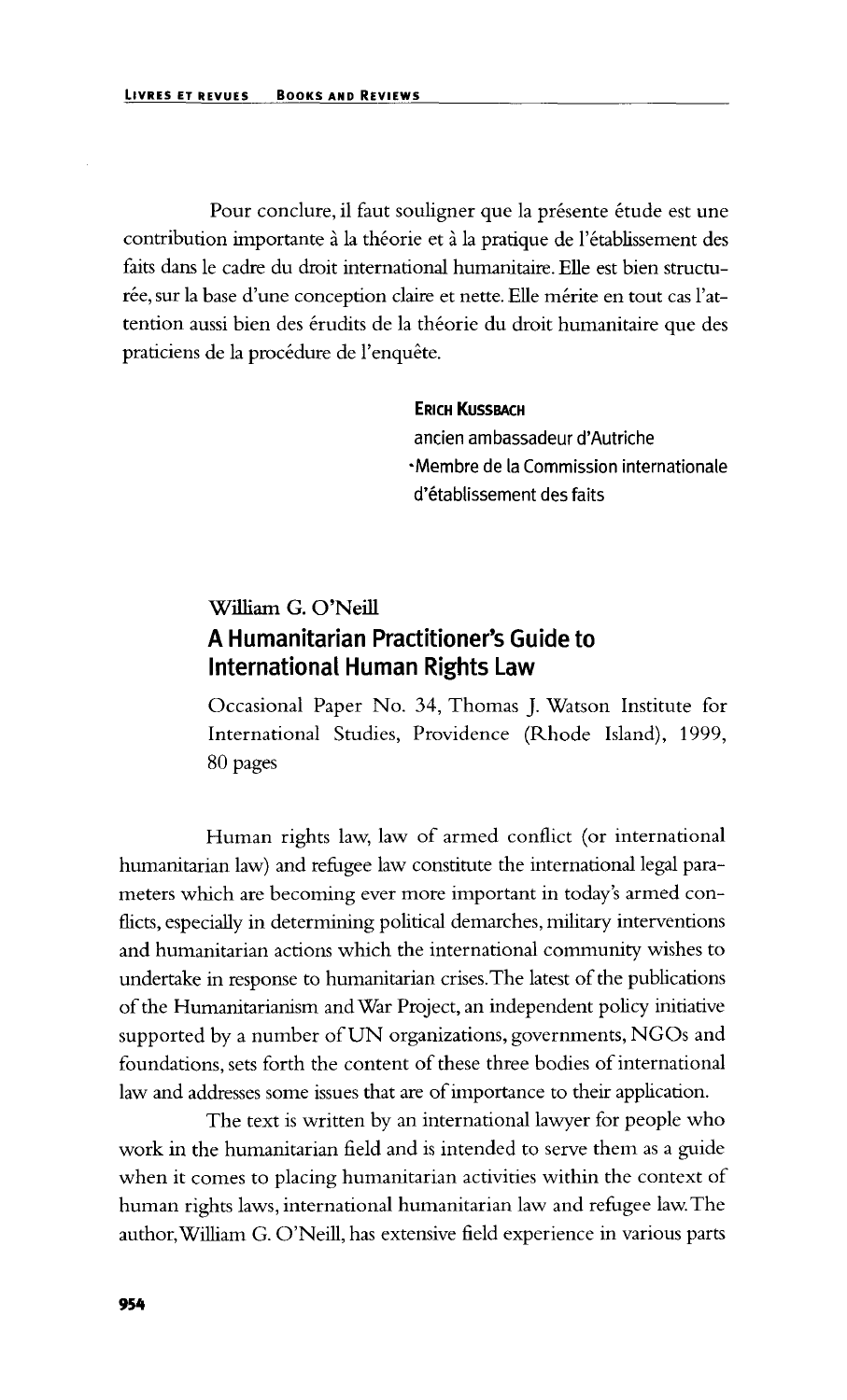of the world and with diverse international governmental and nongovernmental organizations. He has structured his short and very readable guide in two halves.

In the first four chapters he tells the history and presents the content of the three bodies of international law in a simple, understandable fashion.The objective of this part of the *Humanitarian Practitioner's Guide* is to promote a better understanding of the legal framework in which today's humanitarian activities are taking place. In such a brief presentation it is not possible to go into all legal instruments in detail. The question is whether a restricted, somewhat superficial knowledge of the applicable law can suffice when attempting to integrate it into the operational approach of a humanitarian organization. Seen in this light, the descriptive part of the booklet certainly serves as a first introduction, but is not enough to equip a person or an organization with the essential information required to intervene credibly and professionally on the basis of the relevant international law. It should be borne in mind not only that governments and many specialized NGOs (including local ones) have become well versed in international law, but also that the subjects of "human rights" have become highly politicized and controversial or — as the author himself says — are regarded by many as "political and confrontational intrusions". For many years the ICRC has therefore opted to incorporate experts in international humanitarian law into its think tanks and operational teams, and to include them in consultations when opening a dialogue with civilian and military authorities on the dissemination of international humanitarian law, its application and respect for it. This approach has proved useful and given the organization a privileged position as an expert on the subject.

At the end of the presentations of each of the three particular bodies of laws, the author  $-$  quite rightly so  $-$  states that the main challenge remains the acceptance, implementation and enforcement of the obligations by the parties to the conflict. Except for some observations on international humanitarian law, he does not examine further the reasons for this fact. He believes that the changed nature of armed conflicts, the proliferation of arms and the disintegration of armed groups lead to non-respect for the rules applicable in armed conflict. This observation is undoubtedly correct. As far as refugee law and human rights laws are concerned, the author could have enlarged upon a tendency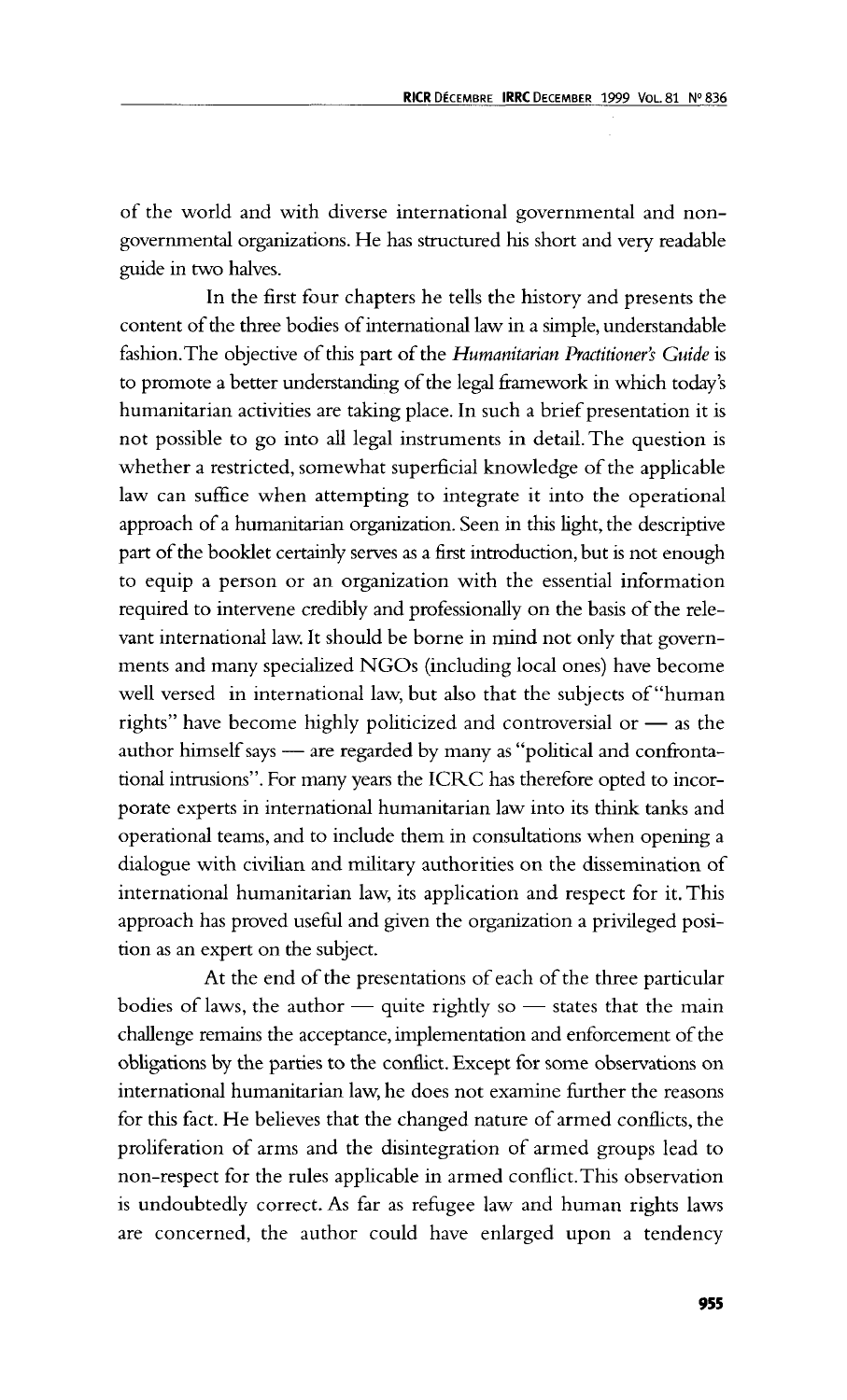observed among States to shy away from referring to binding international instruments.

In the second part of the guide (Chapters 5 and 6) the author addresses many of today's important challenges and gives an interesting outlook on future developments of international law protecting the person. He discusses for example the ongoing debate on the universality of human rights law, stressing that one of its core principles, namely nondiscrimination, must be upheld in all circumstances. He also addresses the consequences of the creation of the International Criminal Court and the impact it might have on respect for international law. He then draws the reader's attention to the dilemma which might possibly arise for a humanitarian organization when it has to choose between an "operational" and a "legalistic" approach. Are the two compatible? Can an organization both gain and maintain access to the victims and provide them with assistance and protection while sharing information on violations and abuse with an international court (or local court for that matter) ? Or shall we see a specialization within the community of humanitarian organizations and a redistribution of their functions ? Without providing final answers, the author pleads in any case in favour of an effective division of labour. In his discussion, O'Neill does not raise the question of how far "justice" and "peace" are interrelated when it comes to resolving an armed conflict. Several experiences have shown that peace negotiations can hardly resolve an armed conflict that has not ended in a clear-cut winner/loser situation, unless amnesty is granted to some or all of the players involved in the conflict even though they may have committed serious crimes. At the same time it has been seen that lasting peace can ensue only when all survivors have been able to gain satisfaction in their claim for justice.

O'Neill identifies and raises many valid questions, but does not provide final answers.There are none for the time being.The text (especially in the second part) is full of illustrative and recent examples. Although the author succincdy addresses the question of universality and indivisibility, the text seems to be primarily intended for members of international humanitarian organizations acting outside their own context, and not for local human rights NGOs. The booklet thus unfortunately does not direcdy contribute to the building of a strong civil society that would integrate the three bodies of law.